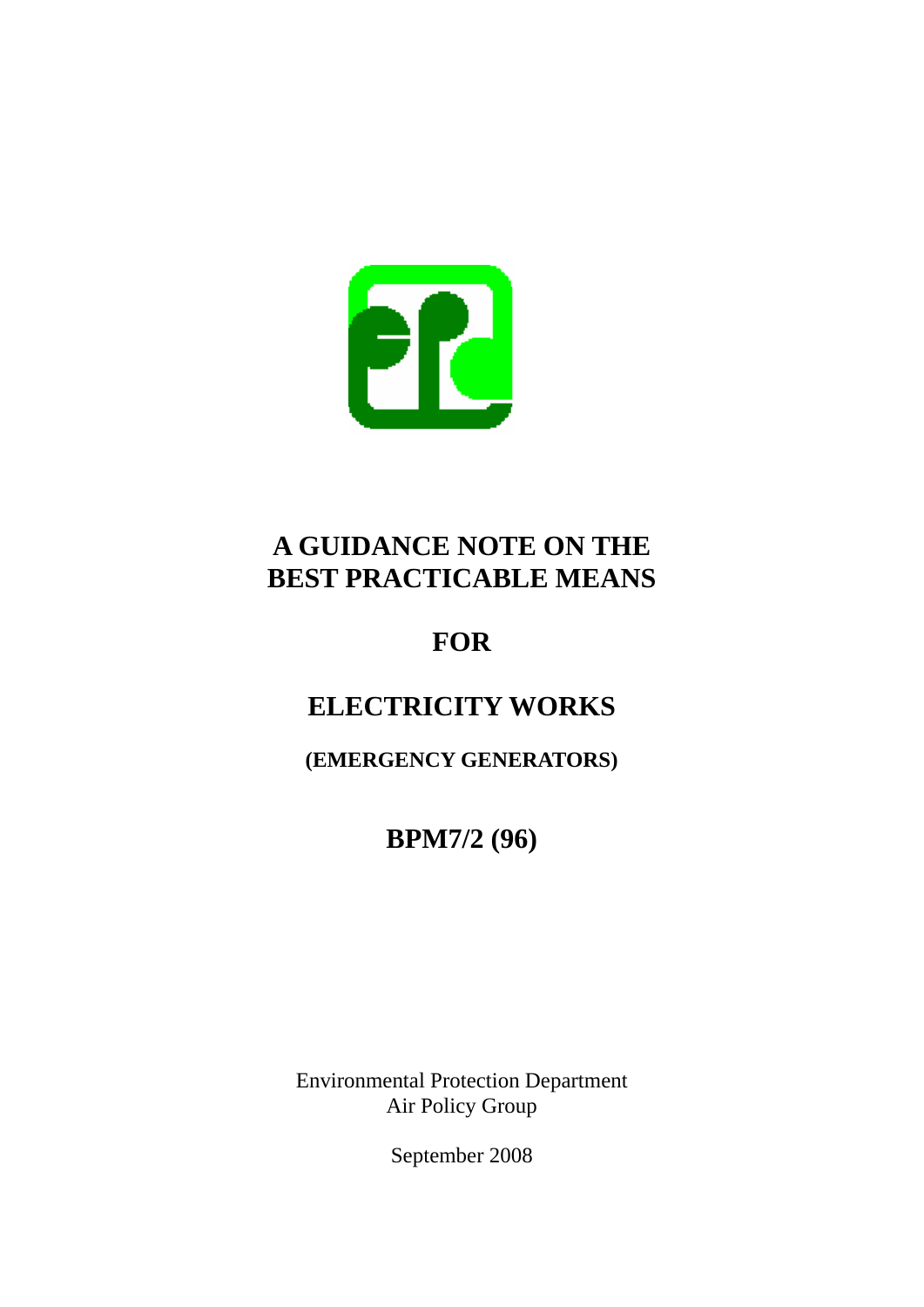## **1 INTRODUCTION**

- 1.1 This Note is one of a series issued by the Environmental Protection Department to provide guidance on air pollution management for processes specified under Part IV of the Air Pollution Control Ordinance (the Ordinance). It also serves as a guide for the assessment of an application for Specified Process licence under the Ordinance.
- 1.2 It should be understood that this Note sets out the basic requirements for the applicant to provide and maintain the best practicable means for the prevention of emission of air pollutants. The applicant should recognize that whether a licence is granted or refused, and on what conditions, will depend on all the circumstances of an individual application besides the requirements set out in this Note. The Authority may devise specific requirements for individual facility carrying out the specified process.
- 1.3 This Note covers the operation of emergency generators which serve as an electricity back-up for the contingency when utility electricity supply to the premises concerned is interrupted and come within the specified process "Electricity Works" described in Schedule 1 to the Ordinance as:

"Works in which fossil fuel is burnt either wholly or as part of the process of electricity generation where the installed generation capacity of such works exceeds 5 MW."

## **2. EMISSION LIMITS**

- $2.1$ All emissions to air, other than steam or water vapour, shall be colourless, free from persistent mist or fume, and free from droplets.
- 2.2 Emissions from the specified process and associated processes as covered by this Note shall not appear to be as dark as or darker than Shade 1 on the Ringelmann Chart when compared in the appropriate manner with the Ringelmann Chart or an approved device.

## **3. FUEL RESTRICTION**

3.1 All fuels to be used shall comply with the Air Pollution Control (Fuel Restriction) Regulations in force.

## **4. CONTROL OF EMISSIONS**

- $4.1$ As a general guideline, emission of air pollutants shall be minimised and controlled to prevent:
	- (a) harm to the environment, adverse effects to human health, or creation of any nuisance situation;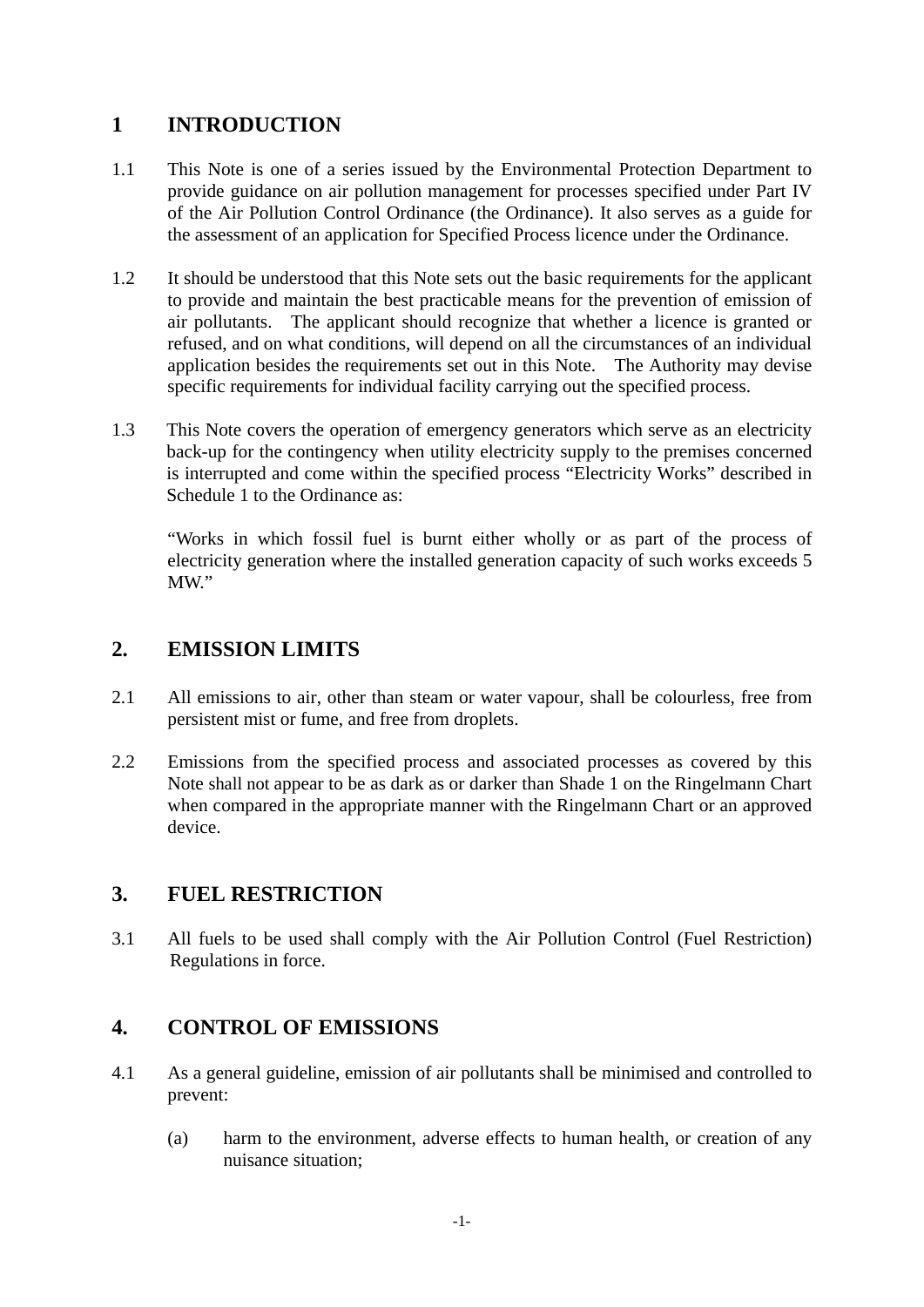- (b) threatening the attainment or maintenance of the relevant air quality objectives;
- (c) giving rise to an objectionable odour noticeable outside the premises where the process is carried on; and
- (d) imposing undue constraint on the existing and future development or land use.

#### Stack or Vent Emission of Air Pollutants

 $4.2$ Smoke emission from a combustion process shall not, when compared in the appropriate manner with the Ringelmann Chart or an approved device, appear to be as dark as or darker than Shade 1 on the Ringelmann Chart.

#### **Dispersion**

- 43 Chimney includes vents, structures and openings of any kind from or through which air pollutants may be emitted. The applicant will need to demonstrate that the proposed chimney will provide sufficient dispersion of air pollutants in determining the adequacy of its height.
- $4.4$ Releases to air from chimney shall be directed vertically upwards and not restricted or deflected by the use of, for example, plates or rain caps. They should not be emitted into an enclosed space such as a courtyard, "light-well" or car park.
- $4.5$ The efflux velocity of the exhaust gas stream emitted from a chimney shall not be less than 15 m/s at full load condition.
- $4.6$ 4.6For a combustion process, the temperature of the exhaust gas stream emitted from the chimney shall not be less than the acid dew point.
- 4.7 Without prejudice to the generality of the requirements mentioned in paragraphs 4.3 to 4.6 above, the chimney of an emergency generator shall be:
	- (a) at least 5 metres above ground;
	- (b) located in a well ventilated area; and
	- (c) located as far away as possible from nearby inhabitants, and at least 5 metres away from any public accessible place, or openable windows, car park, fresh air intake for the HVAC system or the generator room.

#### Materials Handling

- 4.8 As a general guideline, handling and storage of fuel should be carried out in such a manner to prevent the release of:
	- $(a)$ emissions of organic vapours; and/or
	- $(b)$ other noxious or offensive emissions.